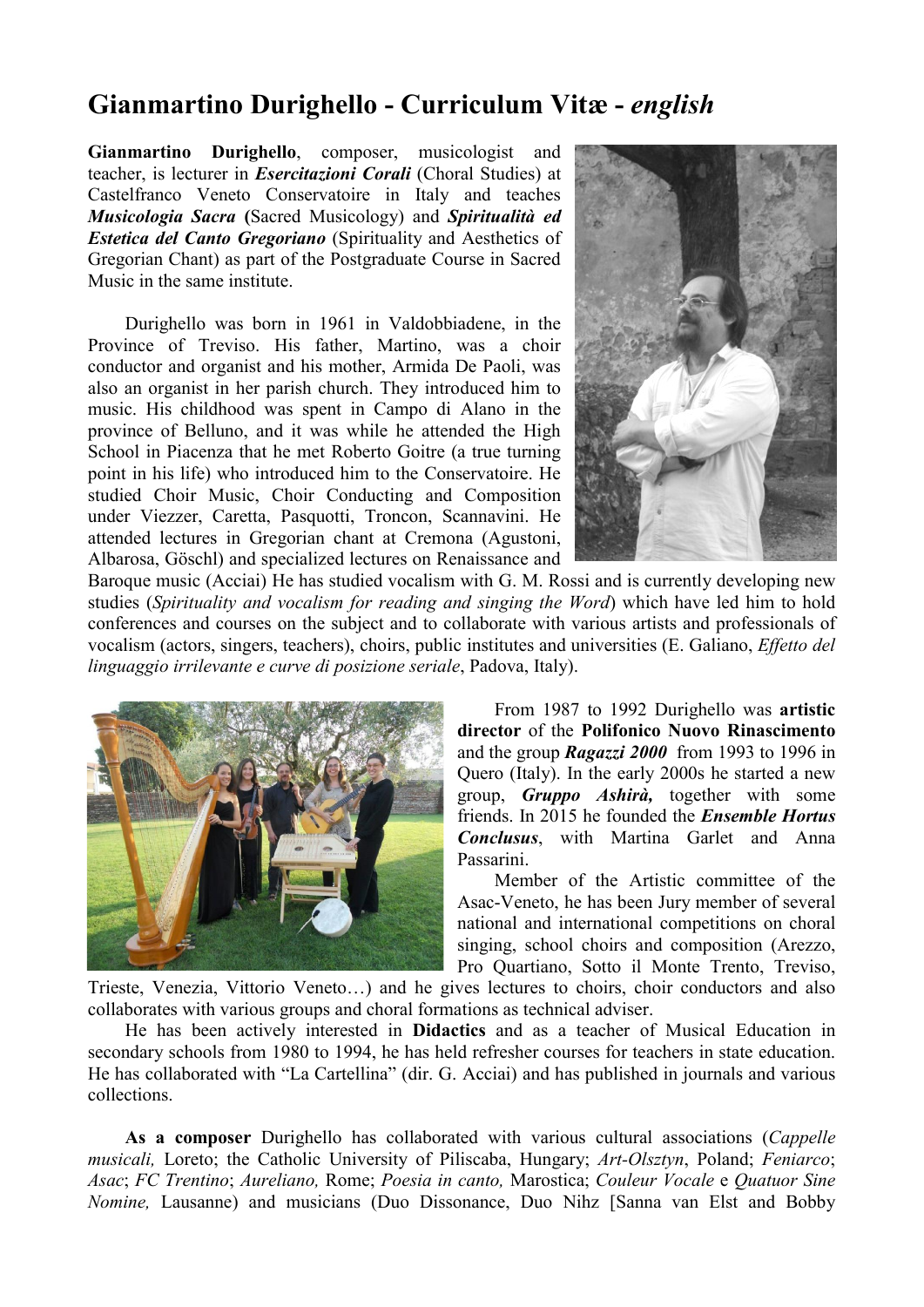Rootvelt], Ensemble Hortus Conclusus, Luis Lanzarini, Alberto Mesirca, Massimo Somenzi, Lezsek Werner…). He has given master classes and composition workshops. Several of his compositions have won awards in National and International competitions and have been broadcasted on TV RAI Uno, Radio Svizzera and private broadcasting stations. His compositions have also been chosen as obbligatory pieces in competitions and have been included as study pieces in training and specialized lectures, and have also been recorded.

He has published with Suvini Zerboni, Milano; Armelin Musica, Padova; Bèrben, Ancona; Music Contact, Polheim (D); PHPublishers, Polheim (D), Carrara, Bergamo; Choralife, Macao (China).

In 2014, Angelo Gilardino dedicated to him an article in the magazine *Seicorde*. In January 2015, the magazine *Choraliter* published an interview and an essay by M. Da Rold and A. Kirschner.

## HIS COMPOSITIONS INCLUDE:

## - various motets and collection of motets;

- secular chorales;
- 3 masses:
	- \* *Mass in honour of Our Lady of Loreto*, for chapel choir, composition which won the International Competition for the VII Centenary of the Holy House. First performance in Loreto, 1995, broadcast live on the first channel of the Italian national network, Rai U<sub>no</sub>:



\* *Mass "Audi filia" tertio* 

*millennio adveniente,* choir and wind orchestra. First performance, Roveredo in Piano (PN), 1999, coro *Gialuth* dir. L. Benedet;

\* *Messa Piccolo Magnificat*, 1 or 2 equal voices choir, or 4 mixed choir and organ.

## - Sacred and secular Cantatas:

- \* *Natalis annuntio*, for soprano, choir, harp and percussion. First performance Verona (I), 1997, *Istitutioni Harmoniche,* dir. M. Zuccante; also performed by *I Polifonici vicentini*, dir. P. Comparin and by the *Insieme vocale U. Zeni*, dir. M. Lanaro;
- *\* L'Annunciazione* for soprano, choir and chamber ensemble. First performance Vicenza (Italy), 2001, I Polifonici Vicentini, dir. P. Comparin.
- \* *Sacrificium Laudis*, for choir and string quartet. First performance Payerne-Abbatiale (CH), 2003, Ensemble Couleur Vocale and Quatuor Sine Nomine, dir. R. Demieville;
- \* *Guerra* (War), for young people's choir, piano and small percussion instruments. First performance Marostica (Italy), 2003, Gioventù In Cantata, dir. C. Zanon,
- \* *Mysteria*, for chapel choir, first performance Montebelluna (Italy), 2004, Schola Cantorum S. Andrea di Venegazzù, dir. T. Dal Zotto.
- \* *I tuoi occhi*, (Your eyes) for choir, flute, piano and small percussion instruments. First performance Marostica (I), 2007, Gioventù In Cantata, conductor C. Zanon;
- \* *Trittico Ungarico*, version for solists, choir, saxophone quartet, harp and percussion. Castelfranco Veneto (Italy), 2007;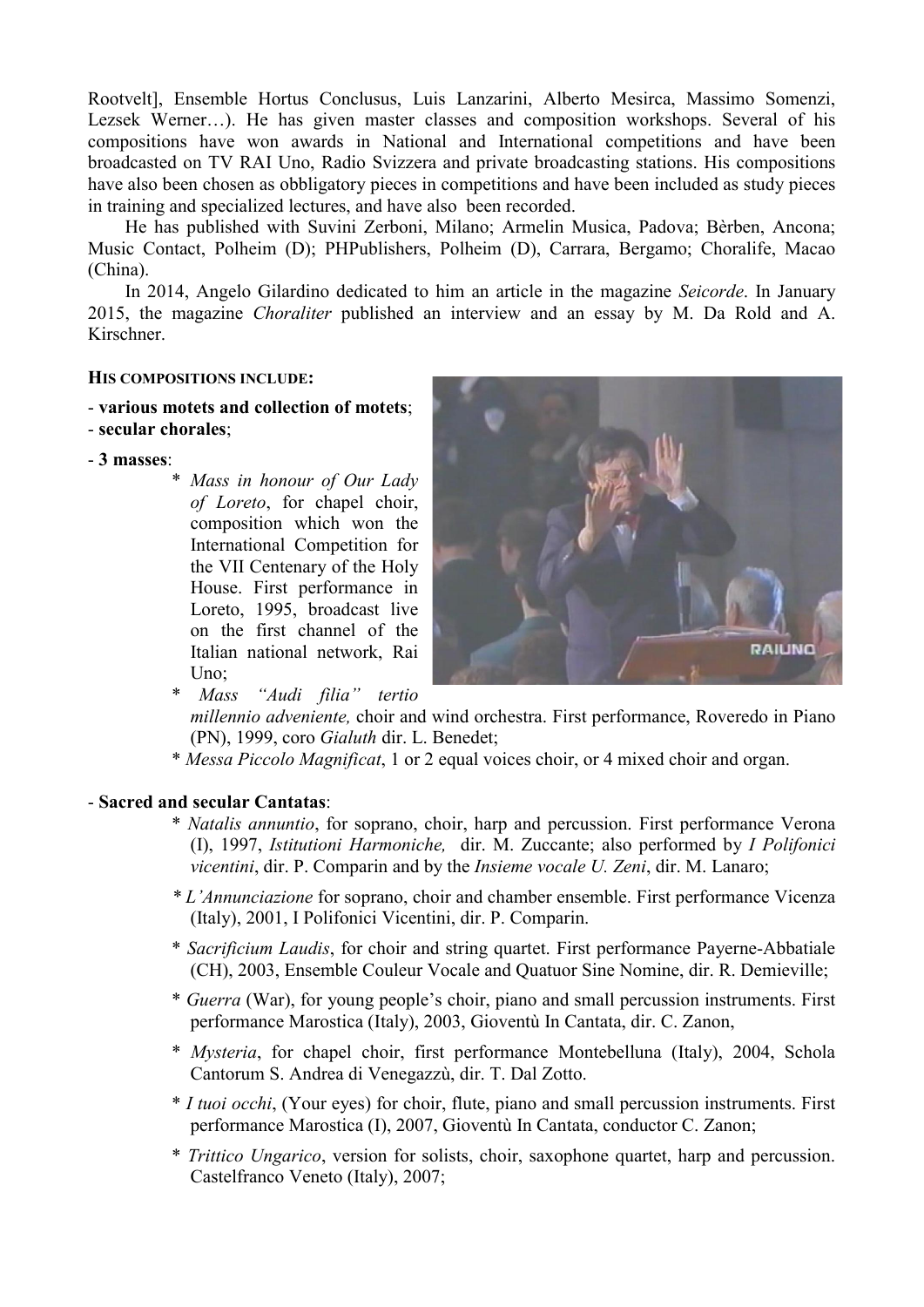- \* *Nel giardino delle nozze – Il cantico dei cantici*, (The song of Songs of Solomon) per 2 narrators, choir and ensemble. First performances: Roma and Feltre (Inaugural concert of the "Old Testament" Reading Marathon 2011), *Gruppo Ashirà* and *Chorus angelorum*. This work has been repeated by several ensembles in other important events, including the "X Festival biblico" 2014, *Gruppo Ashirà, Polifonico Nuovo Rinascimento, I Polifonici vicentini.*
- \* *Legenda minor*, per soloists, choir, double wind quintet and percussion, for Danilo Santilli, 2011;
- \* *Teresa*, the smile is a big cloak, for female or mixed choir, clarinet, accordion, cello and percussion, 2014.

# - Music for Children:

Various songs and the little opera *Lis montes Paljes*, Pedavena (I), 2002, dir. I. Villanova.

# - Chamber music for various formations.

\* The suite *Sefer Torah* was recorded by A. Mesirca on the CD Ikonostas (Map) which won the Golden Disk Award - Pittaluga 2007;



- \* *Jerushalaim, The city of peace*, for saxophone and string orchestra, for Luis Lanzarini, 2012;
- \* *Shir ha-shirim suite*, for recorder and guitar, for the *Duo Nihz* (Holland); 2012.

## Publications:

- \* *Messa in onore della Madonna di Loreto,* (Mass in honour of Our Lady of Loreto), Ente Rassegne, Loreto, 1994;
- \* *Gaudeamus omnes*, Suvini Zerboni, Milano, Italy, 1999;
- \* *Motetti*, Suvini Zerboni, Milano, Italy, 1999;
- \* *Antifone mariane*, Armelin Music, Padova, Italy, 2000;
- \* *Graduale cum Alleluja*, Bèrben, Ancona, Italy, 2003;
- \* *La Pentecoste*, PHPublishers, Polheim, Germany, 2003;
- \* *Sefer Torah*, mystic suite, for guitar, Bèrben, Ancona, Italy, 2007;
- \* *Panis Angelicus*, PHPublishers, Polheim, Germany, 2007;
- \* *Dies irae*, Choralife Publishing Limited, Macao (China), 2014;
- \* *Exsulta filia Sion*, Choralife Publishing Limited, Macao (China), 2014;
- \* *Magnificat*, Choralife Publishing Limited, Macao (China), 2014;
- Other compositions have been published in various journals and collections, among which *La Cartellina* ed. Musicali Europee, Milano; *Melos*, ed. Carrara, Bergamo; *Il Cantiere*, Bari; *Gregorius*, Cremona; *Pro Musica Studium*, Roma; *L'Offerta musicale*, ed. Carrara, Bergamo...

## Prizes and recognition:

- 1987 *- Soto le tue finestre* Recommendation at the Fifth National Competition, *Asac*-Venezia Mestre;
- 1989 *Marcelina* winner of the Seventh National Competition *Asac*-Venezia-Mestre;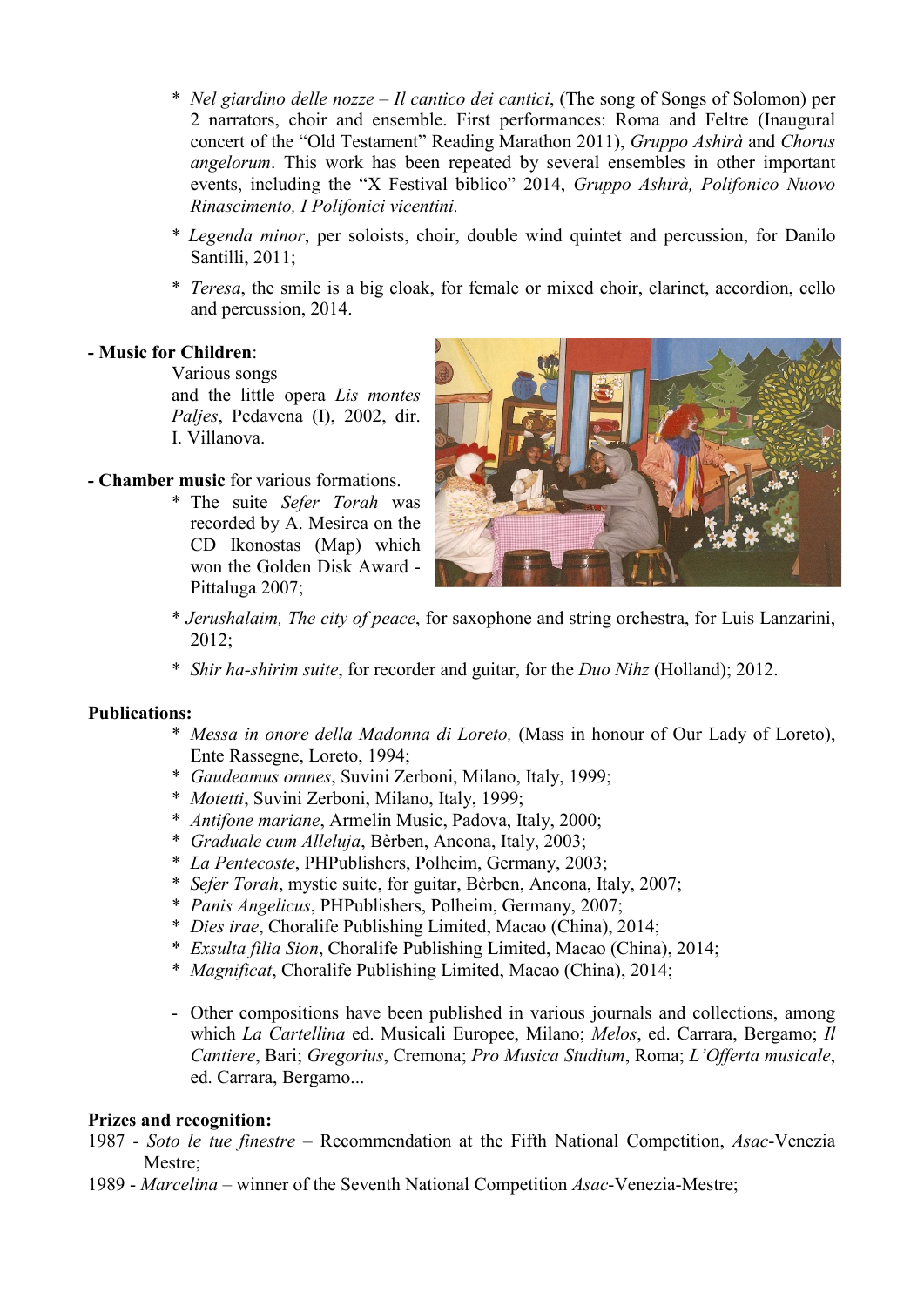- 1992 *Messa in onore della Madonna di Loreto* winner of the Internazional Competition in the seventh centennial of the translation of the *S. Casa*, Loreto;
- 1999 *Gaudens gaudebo*, selected by *Feniarco* for the project *Musica 2000;*
- 2002 *In aeternum cantabo* winner of the national competition "P.G. Righele";
- 2009 Regione Veneto Special Prize tenth edition of the international competition of the Belluno Province-Regione Veneto "Bellunesi che hanno onorato la provincia in Italia e nel mondo";

# Liturgical and sacred musicology:

Member of the Commission for the Liturgy of the diocese of Padova, he teaches *Liturgical Musicology* and *Choral Conducting* at the Music Institute for Liturgy of the same diocese.

He collaborates as lecturer in the course *Celebriamo cantando* (Let's celebrate by singing), Domus Aurea, Figlie della Chiesa, Roma and with other institutes and religious congregations.

He collaborated with the comunity of the *Eremo di Lecceto* (SI) for the completion of the *Vesperale* (antiphon of the *Magnificat*).

From 2010 he contributes to the courses held for «La via al Santuario – seminario di Musica e Spiritualità» promoted by the *Centro Studi Claviere*.

He cooperated with ULN-Cei.

# He has also published:

- \* *Il canto è il mio sacerdozio* (Singing is my priesthood), Armelin Musica, Padova, 1997.
- \* *Il canto del perdono* [lectio divina], Reading of the 18th chapter of Matthew, Gregoriana Libreria Editrice, Padua, 2011
- \* *Fico sterile e foglie di fico* [lectio divina], Reading of Luke 13, 1-9, Gregoriana Libreria Editrice, Padua, 2011
- \* *Magnificat – la danza dei figli nel grembo* [Lectio divina], Reading of Luke 1,26-56, Gregoriana Libreria Editrice, Padua, 2012
- \* *Jehohanan – Si chiamerà Giovanni* [Lectio divina], Reading of Luke 1,57-80, Gregoriana Libreria Editrice, Padua, 2012
- Articles and various contributions to journals and reports from conventions, among which:
- \* *Io sono con voi tutti i giorni* (I am with you always). Biblical texts and contemporary musical compositions, Biblìa, CSB Sacile (Italy), 2003;
- \* *Abitare il suono* (Living the sound), Ecclesia Mater, Figlie della Chiesa, Roma (Italy), 2003;
- \* *Simboli rivelati: le miniature del Lucca Codex*, in AA.VV. *Mistica Musica e Medicina. Ildegarda fra il suo e il nostro tempo*, Atti del Convegno, Provincia di Treviso, 2013;
- \* *Il tempo dell'Aurora. Il canto liturgico come abbraccio nuziale*, in in AA.VV. *Mistica Musica e Medicina. Il tempo e il sacro*, Atti del Convegno, Provincia di Treviso, 2014;
- \* Virtù e vizi: la potenza originaria e la libertà di deviare, in AA.VV. *Mistica Musica e Medicina. La parola alle virtù*, Atti del Convegno, Provincia di Treviso, 2015.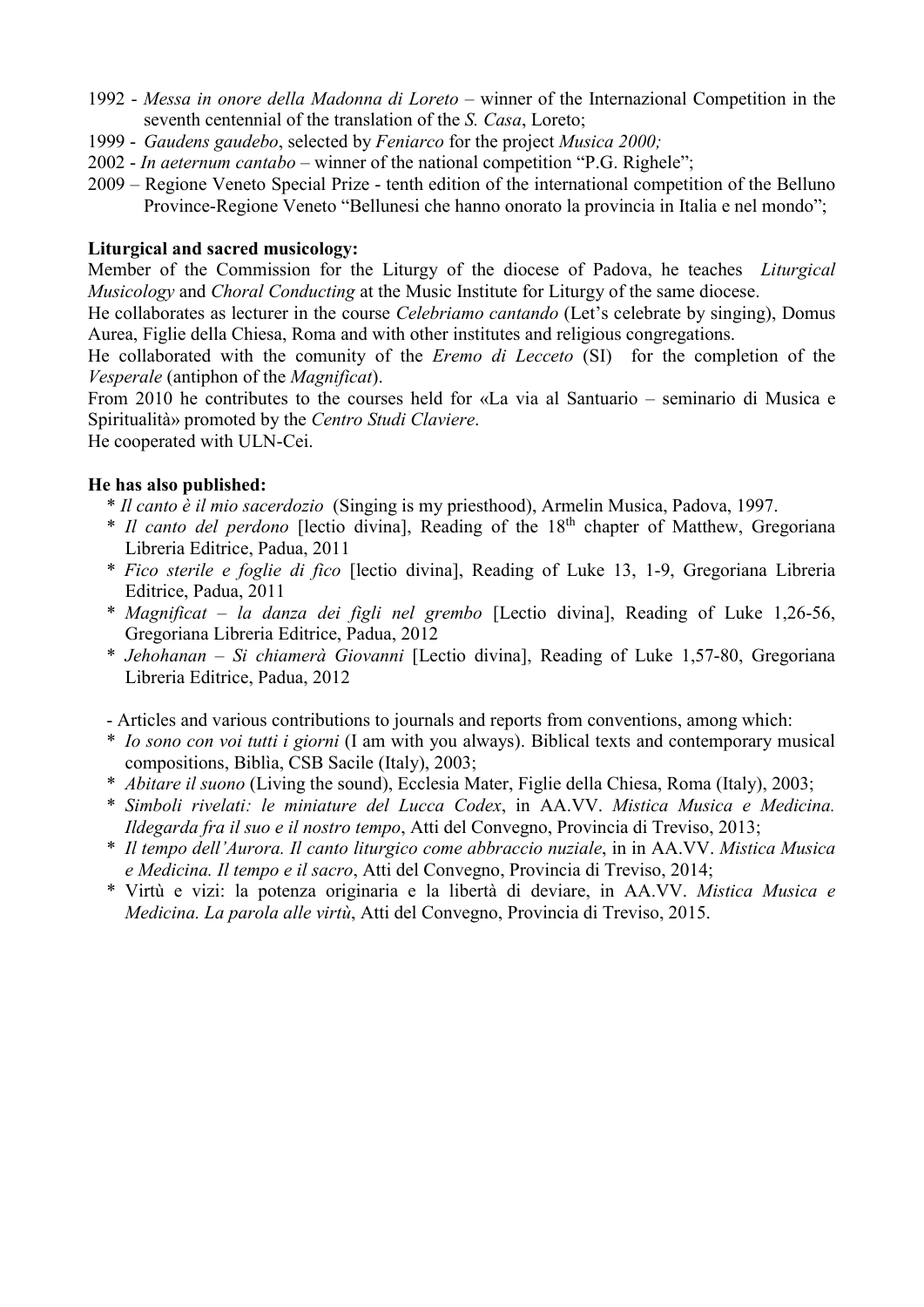# Gianmartino Durighello - Curriculum Vitæ - *italiano*

*Gianmartino Durighello*, compositore, musicologo e didatta, è titolare della cattedra di «Esercitazioni Corali» presso il Conservatorio "A. Steffani" di Castelfranco Veneto. Nello stesso Istituto è coordinatore del Biennio di specializzazione in Musica Sacra e insegna «Musicologia Sacra», «Spiritualità ed Estetica del canto gregoriano» e «Tecniche di composizione musicale per la Liturgia».

Gianmartino Durighello è nato nel 1961 a Valdobbiadene (TV). Suo padre, Martino, direttore di coro e organista, e Sua madre, Armida De Paoli, anche lei organista nella parrocchiale, lo hanno introdotto alla studio della musica. Dopo l'infanzia, trascorsa a Campo di Alano (BL), ha frequentato il Liceo a Piacenza, dove ha incontrato Roberto Goitre, che lo ha avviato allo studio in Conservatorio e che divenne un importante punto di riferimento nella sua vita. Ha studiato Musica Corale e Direzione di Coro e Composizione con Viezzer, Caretta, Pasquotti, Troncon, Scannavini. Ha frequentato



Corsi di perfezionamento sul Canto Gregoriano a Cremona (Agustoni, Albarosa, Göschl) e corsi di specializzazione in musica rinascimentale e barocca (Acciai). Ha studiato Vocalità con G.M. Rossi e sta sviluppando degli studi originali (Spiritualità e Vocalità per una Parola letta e cantata) che lo hanno portato a tenere conferenze e corsi sull'argomento e a collaborare con vari artisti e professionisti della voce (attori, cantanti, insegnanti), cori, Enti ed Università (E. Galiano, *Effetto del linguaggio irrilevante e curve di posizione seriale*, Padova).

È stato Direttore del Polifonico nuovo Rinascimento di Quero (BL) dal 1987 al 1992 e del Gruppo artistico ragazzi 2000 dal 1993 al 1996. Agli inizi degli anni 2000 insieme ad alcuni amici ha dato vita al Gruppo Ashirà. Nel 2015 con Martina Garlet e Anna Passarini ha fondato l'Ensemble Hortus Conclusus.

Membro della Commissione artistica dell'Asac-Regione Veneto, è stato in giuria per concorsi nazionali ed internazionali di canto, canto corale, di cori scolastici e di composizione (Arezzo, Pro Quartiano, Sotto il Monte, Trento, Treviso, Trieste, Venezia, Vittorio Veneto…); ha tenuto incontri di formazione per cori e direttori di coro e ha collaborato con vari gruppi e formazioni corali come preparatore tecnico.

Si è interessato attivamente di Didattica. Docente di Educazione musicale nella scuola media dal 1980 al 1994, ha tenuto corsi di aggiornamento per insegnanti della Scuola dell'obbligo. Ha collaborato con «La Cartellina» (dir. Giovanni Acciai) ed ha pubblicato Saggi vari di Didattica musicale e proposte di repertorio in riviste e raccolte varie.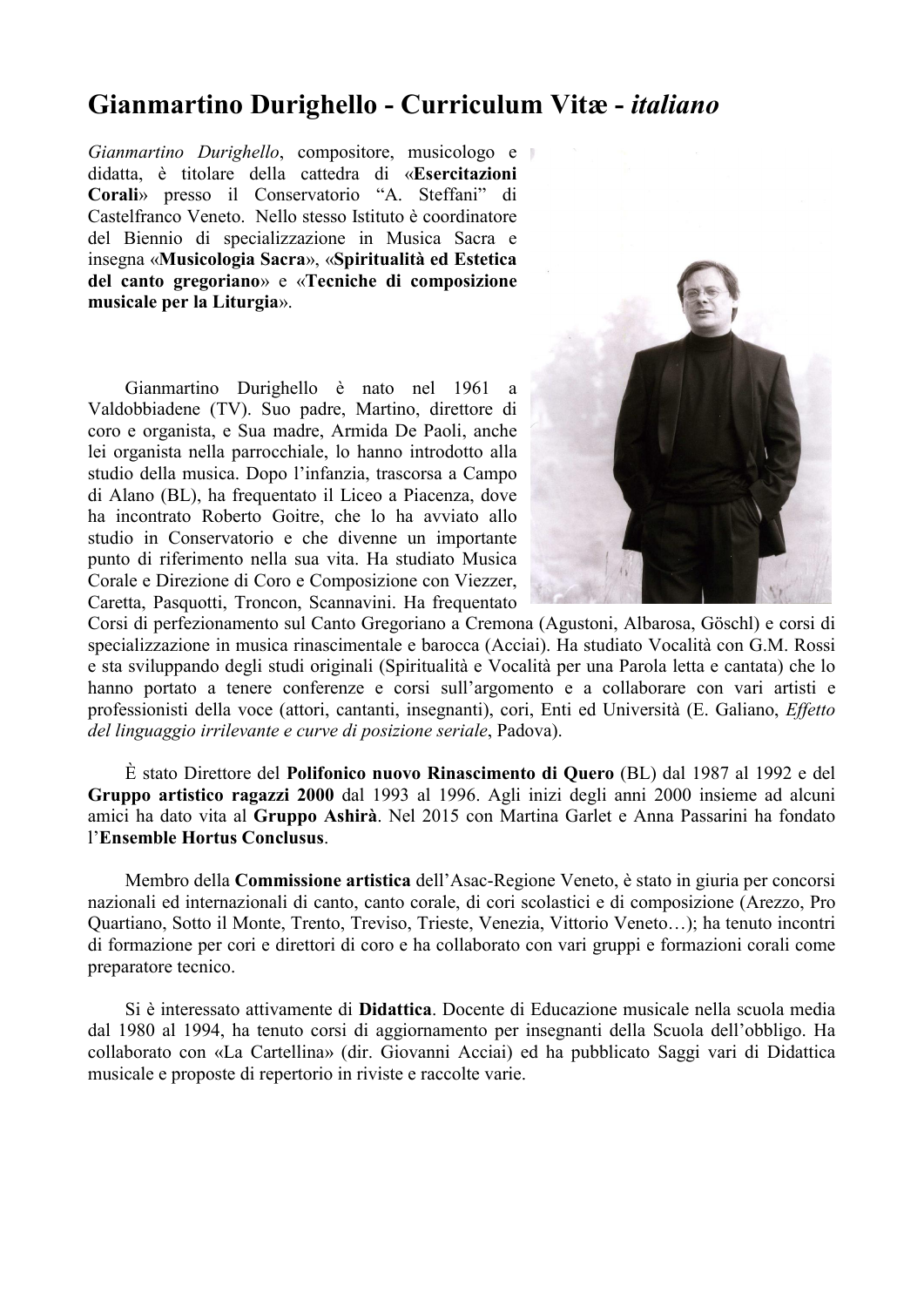

Come compositore ha collaborato con vari enti (Cappelle musicali di Loreto; Università cattolica di Piliscaba, Ungheria; Art-Olsztyn, Polonia; Feniarco; Asac; FC Trentino; Aureliano di Roma; Poesia in canto di Marostica; Ensemble Couleur Vocale e Quatuor Sine Nomine di Losanna), e per musicisti quali Duo DissonAnce, Duo Nihz (Sanna van Elst e Bobby Rootvelt), Ensemble Hortus Conclusus, Luis Lanzarini, Alberto Mesirca, Massimo Somenzi, Lezsek Werner…

È stato chiamato come docente in master class e laboratori di composizione. Alcune sue composizioni sono state premiate in concorsi nazionali ed internazionali, trasmesse da TV RAI Uno, Radio Svizzera e da emittenti private, scelte come brano d'obbligo in concorsi, inserite come brano di studio in corsi di formazione e specializzazione, e incise. Ha pubblicato con Suvini Zerboni, Milano; Armelin Musica, Padova; Bèrben, Ancona; Music Contact, Polheim (D); PHPublishers, Polheim (D), Carrara, Bergamo; Choralife, Macao (China).

Nel 2014 la rivista *Sei Corde* gli ha dedicato un inserto a firma di Angelo Gilardino. Nel gennaio 2015 la rivista *Choraliter* gli ha dedicato un'intervista ed uno studio a firma di M. Da Rold e A. Kirschner.

#### La sua produzione annovera

- motetti vari e sillogi di motetti;
- liriche corali;

### - 3 Messe:

\* *Messa in onore della Madonna di Loreto*, per coro a cappella, composizione vincitrice del Concorso internazionale per il VII° centenario della traslazione della Santa Casa. Prima esecuzione, Loreto, 1995, diretta RAI Uno;

\* *Missa "Audi filia" tertio millennio adveniente*, coro e banda. Prima esecuzione, Roveredo in Piano (PN), 1999, coro Gialuth dir. L. Benedet;

\* *Messa Piccolo Magnificat*, per 1 o 2 v.p. o 4 v.m. e organo.

#### - Cantate sacre e profane:

- \* *Natalis Annuntio*, per soprano, coro, arpa e percussioni. Prima esecuzione Verona, 1997, Istitutioni Harmoniche, dir. M. Zuccante; eseguita anche da I Polifonici vicentini, dir. P. Comparin e dall'Insieme vocale U. Zeni, dir. M. Lanaro;
- \* *L'Annunciazione*, per soprano, coro, e ensemble cameristico. Prima esecuzione Vicenza, 2001, I Polifonici Vicentini, dir. P. Comparin;
- \* *Sacrificium Laudis*, per coro e quartetto d'archi. Prima esecuzione Payerne-Abbatiale (Svizzera), 2003, Ensemble Couleur Vocale e Quatuor Sine Nomine, dir. R. Demieville;
- \* *Guerra*, per coro giovanile, pianoforte e piccole percussioni. Prima esecuzione Marostica (VI), 2003, Gioventù In...cantata, dir. C. Zanon;
- \* *Mysteria*, per coro a cappella. prima esecuzione Montebelluna (TV) 2004, Schola Cantoum S. Andrea di Venegazzù, dir. T. Dal Zotto;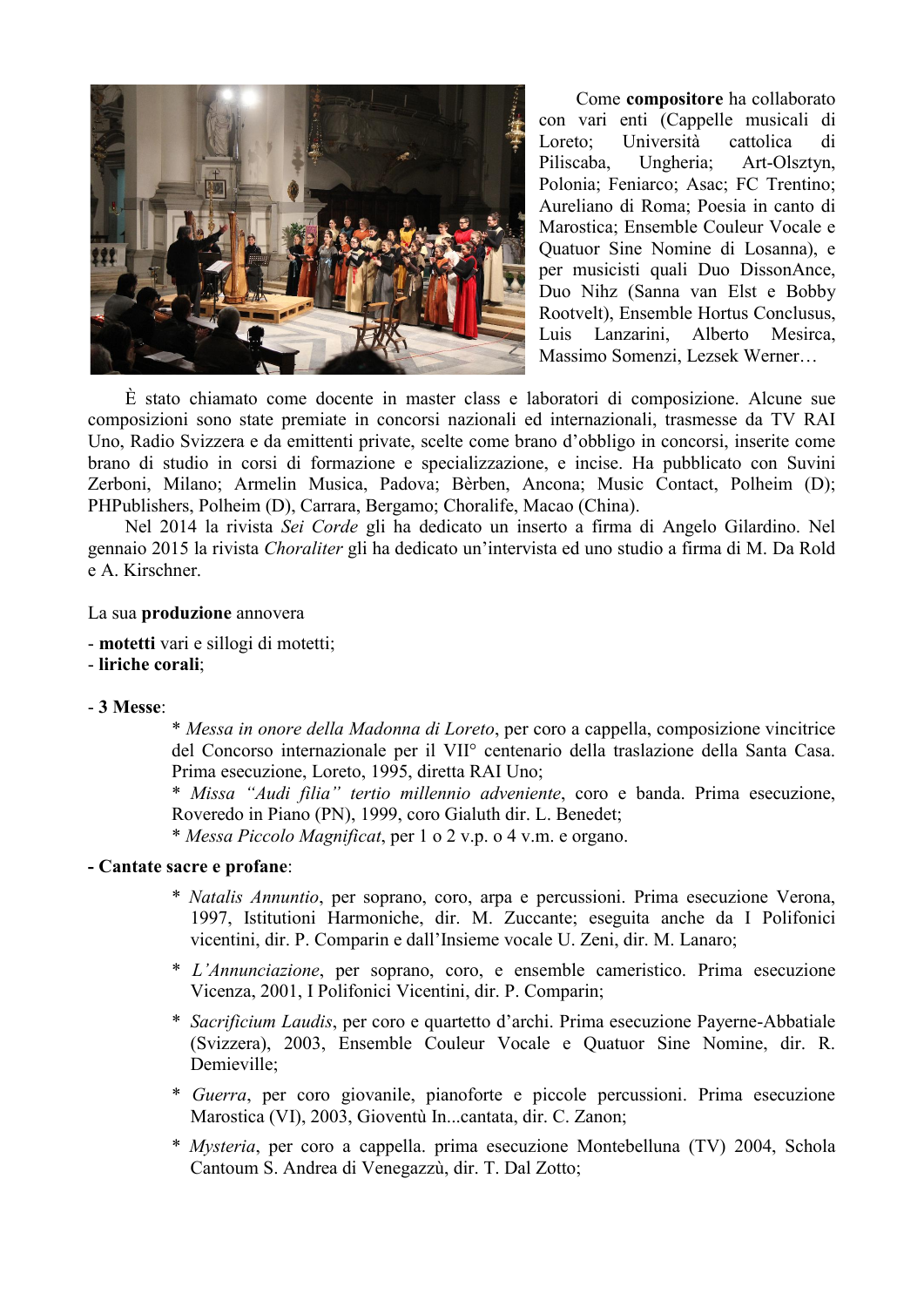- \* *I tuoi occhi*, per coro, flauto, pianoforte e piccole percussioni. Prima esecuzione Marostica (VI) 2007, Gioventù In...Cantata, dir. C. Zanon;
- \* *Trittico Ungarico*, versione per Soli, Coro, quartetto di saxofoni, arpa e percussioni. Castelfranco V.to, 2007;
- \* *Nel giardino delle nozze – Il cantico dei cantici*, per 2 voci recitanti, coro e ensemble. Prime esecuzioni: Roma e Feltre (Concerto di apertura della Maratona di Lettura "Antico Testamento") 2011, Gruppo Ashirà e Chorus angelorum. Questo lavoro è stato replicato da diverse formazioni in altri importanti manifestazioni, come il X Festival biblico, 2014 (*Gruppo Ashirà, Polifonico Nuovo Rinascimento, I Polifonici Vicentini*).
- \* *Legenda minor*, per soli, coro, doppio quintetto di fiati e percussioni, per M° Danilo Santilli, 2012.
- \* *Teresa*, per coro femminile, clarinetto, fisarmonica, violoncello e piccole percussioni, 2014.

## - Musica per bambini e ragazzi:

### Canti vari

e un'operina "*Lis Montes Palies*", Pedavena (BL) 2002, dir. I. Villanova.

- Musica da Camera per organici vari.
	- \* La suite "*Sefer Torah*" è stata incisa da A. Mesirca nel CD Ikonostas (Map) che ha ottenuto il Disco d'Oro 2007 al Pittaluga (Al);
	- \* *Jerushalaim, The city of peace*, per saxofono e orchestra d'archi, per Luis Lanzarini, 2012;
	- \* *Shir ha-shirim suite*, per flauto a becco e chitarra, per il Duo Nihz (Olanda); 2012.

## Pubblicazioni:

- \* *Messa in onore della Madonna di Loreto*, ed. Ente Rassegne, Loreto, 1994;
- \* *Gaudeamus omnes*, ed. Suvini Zerboni, Milano, 1999;
- \* *Motetti a voci pari e dispari*, ed. Suvini Zerboni, Milano, 1999;
- \* *Antifone mariane*, ed. Armelin Musica, Padova, 2000;
- \* *Graduale cum Alleluja*, ed. Bèrben, Ancona, 2003;
- \* *La Pentecoste*, ed. PHPublishers, Polheim (D), 2003;
- \* *Sefer Torah*, suite mistica per chitarra, ed. Bèrben, Ancona, 2007;
- \* *Panis angelicus*, ed. PHPublishers, Polheim (D), 2007;
- \* *Dies irae*, Choralife Publishing Limited, Macao (China), 2014;
- \* *Exsulta filia Sion*, Choralife Publishing Limited, Macao (China), 2014;
- \* *Magnificat*, Choralife Publishing Limited, Macao (China), 2014;
- Altri suoi lavori sono pubblicati in Riviste e Raccolte varie, tra le quali "*La*

*Cartellina*" ed. Musicali Europee, Milano; "*Melos*", ed. Carrara, Bergamo; "*Il Cantiere*", Bari; "*Gregorius*", Cremona; "*Pro Musica Studium*, Roma; "*L'Offerta musicale*", ed. Carrara, Bergamo...